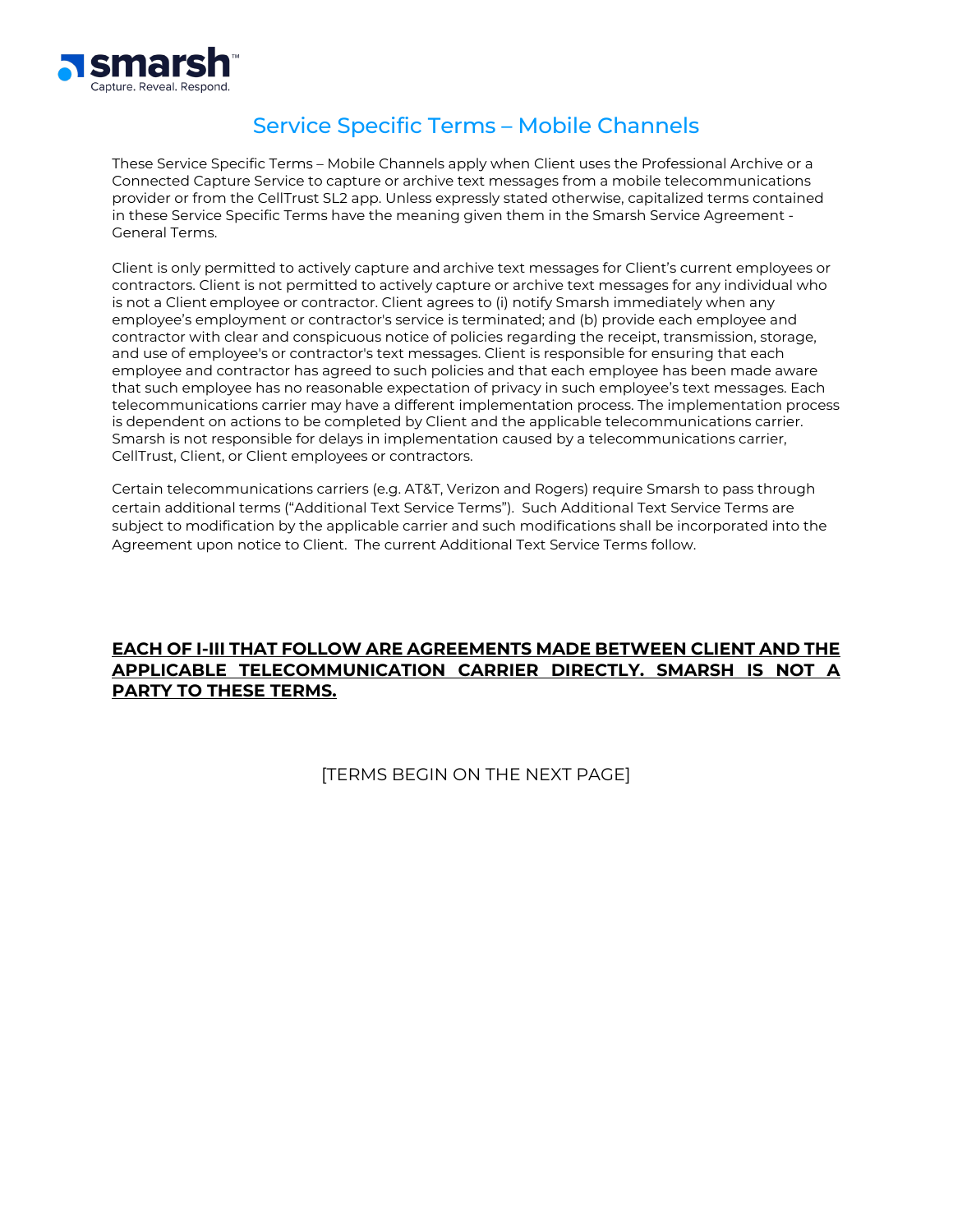

# **I. AT&T Mobile Archiving Terms. These Terms are made between Client and AT&T Mobility.**

This agreement is between you as our subscriber ("You") and the affiliate of AT&T Mobility National Accounts, LLC providing wireless service to You ("AT&T"), and it sets forth the terms and conditions ("Terms and Conditions") under which You agree to use and AT&T agrees to provide access to Archived Messages through the Archived Messages Service (as such terms are defined below). By using the Archived Messages Service, You accept these Terms and Conditions, which AT&T may modify from time to time.

## **1. DEFINITIONS.**

- 1.1. Archived Messages means a Participating Employee's Messages that AT&T has made available to SMARSH for retrieval through use of SMARSH's Archived Messages Service.
- 1.2. Archived Messages Service means SMARSH's service that provides You access to Archived Messages.
- 1.3. Customer Liable MDNs means a Mobile Directory Number (MDN) for AT&T wireless service that is established under Your corporate account and corporate name and for which You are financially responsible to AT&T for an AT&T service.
- 1.4. Employee Liable MDN means a MDN for AT&T wireless service that is established in the name of an individual employee of Your company or other authorized individual and for which such individual is financially responsible to AT&T for AT&T services.
- 1.5. Messages means messages sent or received by any Participating Employee via short message service (SMS), multimedia message service (MMS) and/or AT&T Business Messaging Service.
- 1.6. Participating Employee means Your employee or other authorized user of a mobile device with a Customer Liable MDN whose Customer Liable MDN(s) is subscribed to the Archived Messages Service.

## **2. ARCHIVED MESSAGES SERVICE.**

- 2.1. You authorize AT&T to make the Messages available to Smarsh for use solely in connection with SMARSH's Archived Messages Services.
- 2.2. You will only access, use, copy, store or disclose Archived Messages in accordance with these Terms and Conditions. You will not access, use, copy, store or disclose Archived Messages for any other purpose.
- 2.3. SMARSH. You will enter into an agreement with SMARSH Inc. ("SMARSH") for the Archived Messages Service, and You will pay all of SMARSH's charges for such Archived Messages Service in accordance with that agreement and these Terms and Conditions.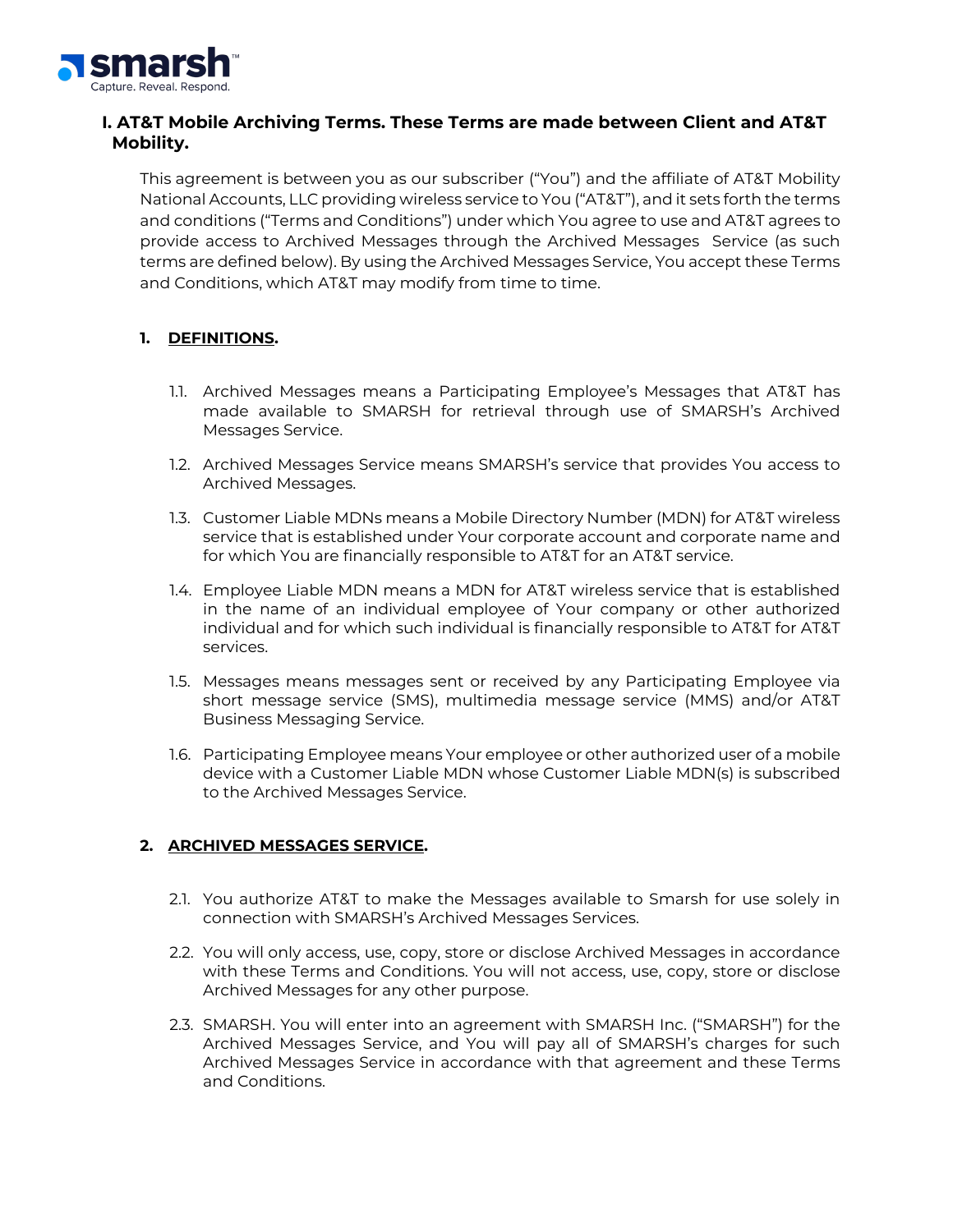

- 2.4. Customer Liable MDNs Only. You will enroll only Customer Liable MDNs in the Archived Messages Service. You may not enroll any Employee Liable MDNs in the Archived Messages Service.
- 2.5. Notice and Consent. Prior to enrolling any individual's device in the Archived Messages Service and accessing, using, storing, copying or disclosing any Participating Employee's Archived Messages, You will provide advance disclosure to each such individual containing clear and conspicuous notice of the terms and conditions of the Archived Messages Service, including how You and SMARSH will access, use, copy, retain, protect or disclose such individual's Archived Messages, as well as the duration and purpose of such access, use, copying or retention. You will also obtain all lawfully required consents for those uses of such individual's Messages. You agree to maintain the currency of such consent at all times.
- 2.6. Transferring a Mobile Device or Customer Liable MDN to Another Employee. Prior to transferring a mobile device or Customer Liable MDN that is enrolled in the Archived Messages Service to another person, you will disenroll or notify SMARSH to disenroll the then-current Participating Employee and the Customer Liable MDN on that mobile device from the Archived Messages Service.
- 2.7. Acknowledgement and Agreement. You acknowledge that AT&T will make the Archived Messages available to SMARSH for use in connection with the Archived Messages Service and that AT&T will have no further control for the Archived Messages after they are provided to SMARSH. You further agree that AT&T will have no responsibility or liability to You with respect to the Archived Messages after they are provided to SMARSH.
- 2.8. Limitations and Restrictions. You may access a Participating Employee's Archived Messages only with that Participating Employee's express knowledge and consent. You must maintain records of each Participating Employee's express, informed consent for You to collect and use his or her Archived Messages. If a Participating Employee revokes such consent at any time, then you must immediately cease initiating requests for that individual's Archived Messages.
- 2.9. Customer Business Records. You agree to maintain full, complete and accurate records related to Your performance under these Terms and Conditions, and You agree to preserve such records for five (5) years from the date of preparation; provided, however, that You agree to retain for at least five (5) years following Your latest access to Archived Messages Service records that are sufficient to demonstrate each Participating Employee's consent to Your access to and use of his or her Archived Messages. Such records shall be available for inspection and copying by AT&T during Your normal business hours, upon five (5) days' notice, but not more than once per quarter, unless otherwise required by applicable law, rule or regulation. If You fail to comply with the obligations set forth in this Section, or if AT&T's review of such records reveals that You are in violation of any of these Terms and Conditions, then, in addition to its other remedies under these Terms and Conditions, Your account agreement with AT&T or at law or in equity, AT&T may terminate your access to the Archived Messages.
- 2.10.Compliance with Laws, Policies and Practices. You agree to comply with all applicable laws, rules and regulations, including all applicable consumer protection, marketing, data security, export and privacy laws and Federal Trade Commission privacy initiatives. You are solely responsible for making any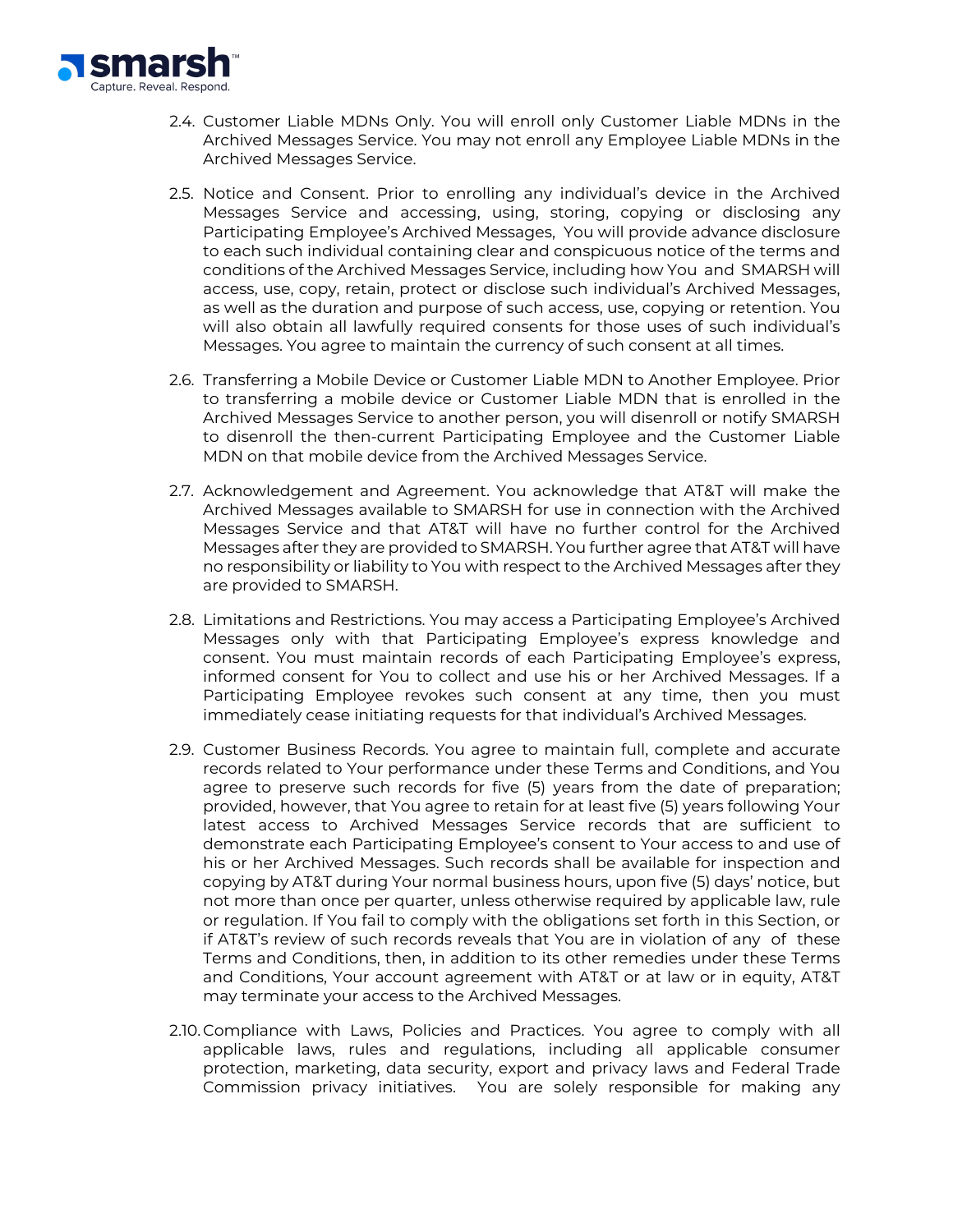

disclosures required by law, rule, regulation, or otherwise regarding the nature, accuracy, effectiveness, or limitations of the Archived Messages Service.

2.11. Indemnification. You agree to indemnify and hold AT&T, its officers, directors, employees and agents harmless from and against any claim, damage or loss that is related to or arising out of Your failure to comply with any of these Terms and Conditions, including reasonable attorney's fees.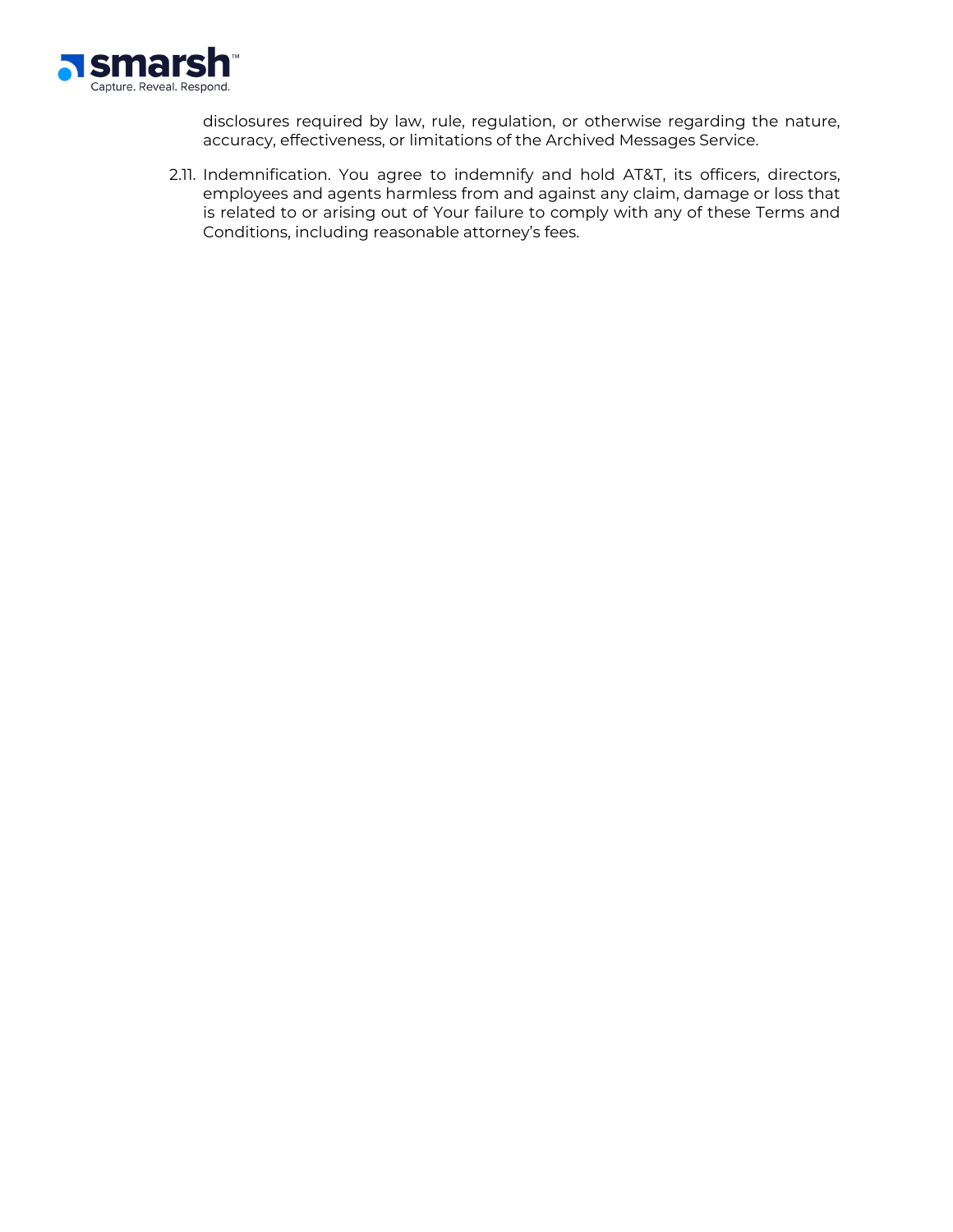

### **II. Verizon Mobile Archiving Terms.**

This agreement is between you as our subscriber and Verizon Wireless ("VZW") and it sets forth the terms and conditions under which you agree to use, and we agree to provide access to, Archived Messages through the Archived Messages Service (as such terms are defined below). By using the Archived Messages Service, you accept these Terms and Conditions, which may be modified by us from time to time.

#### 1. **DEFINITIONS**.

- 1.1. **Archived Messages** means the Participating Employee's Messages available for retrieval by SMARSH from VZW.
- 1.2. **Archived Messages Service** means SMARSH's service that provides Archived Messages to you.
- 1.3. **Customer Liable MDNs** means a VZW Mobile Directory Number (MDN) that is established under your corporate account and corporate name for which you are financially responsible for the payment to VZW for VZW service.
- 1.4. **Employee Liable MDN** means a VZW MDN that is established in the name of an individual employee of your company and such individual employee is financially responsible for the payment to V ZW for VZW services.
- 1.5. **Messages** means messages sent or received by the Participating Employee via the short message service (SMS) or the multimedia message service (MMS).
- 1.6. **Participating Employee** means your employee who has opted into the Archived Messages Service via your Customer Liable MDN.

#### 2. **ARCHIVED MESSAGES SERVICE.**

- 2.1. You will only access, use, copy, store or disclose Archived Messages in accordance with these Terms and Conditions. Customer will not access, use, copy, store or disclose Archived Messages for any other purpose.
- 2.2. **SMARSH**. You will enter into an agreement with SMARSH Inc. ("SMARSH") for the Archived Messages Service and you will pay all of SMARSH's charges for such Archived Messages Service in accordance with such agreement and these Terms and Conditions.
- 2.3. **Customer Liable MDNs Only**. You will enroll only Customer Liable MDNs in the Archived Messages Service. You will not enroll any Employee Liable MDNs in the Archived Messages Service.
- 2.4. **Notice and Consent**. Prior to enrolling any employee in the Archived Messages Service and accessing, using, storing, copying or disclosing any Participating Employee's Archived Messages, you will provide advance disclosure to each employee containing clear and conspicuous notice of the terms and conditions of the Archived Messages Service, including how you and SMARSH will access, use, copy, retain, protect or disclose such employee's Archived Messages, as well as the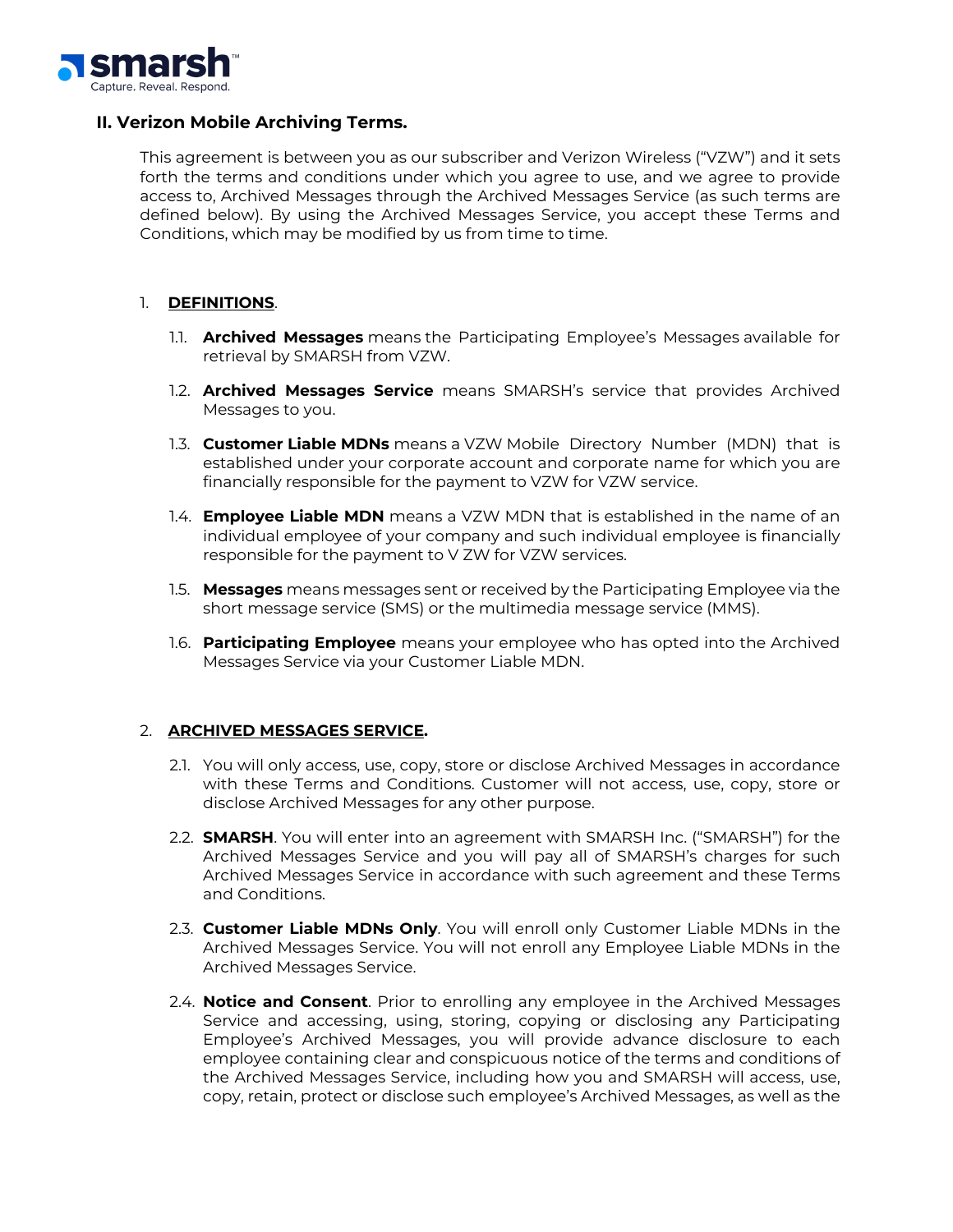

duration and purpose of such access, use, copying or retention. Prior to enrolling any employee in the Archived Messages Service, VZW will send a free to end user text message, pre-approved by you, to each employee containing a notice to optin to the Archived Messages Service, and you will not access, use, store, copy or disclose any employee's Archived Messages until such consent has been obtained.

- 2.5. **Revocation of Consent**. You will ensure that each Participating Employee may immediately revoke consent through readily available mechanisms to the Participating Employee. You will immediately notify SMARSH of any such revocation of consent so that SMARSH can notify VZW of such revocation. If consent is revoked, then you will not access, retrieve, use, store, copy or disclose such employee's Archived Messages dated after the revocation date. You may access, use, store, copy or disclose such employee's Archived Messages retrieved by you prior to such revocation date.
- 2.6. **Transferring Mobile Device or Customer Liable MDN to Another Employee**. Prior to transferring a mobile device or Customer Liable MDN enrolled in the Archived Messages Service to another employee, you will disenroll or notify SMARSH to disenroll from the Archived Messages Service the Participating Employee and the Customer Liable MDN on that mobile device.
- 2.7. **Periodic Reminders**. VZW will provide periodic reminders to each Participating Employee of its enrollment in the Archived Messages Service, if Company enables such option in SMARSH's portal.
- 2.8. **Acknowledgement**. You acknowledge that VZW will make available to SMARSH the Archived Messages for use in connection with the Archived Messages Service and VZW will have no further control or responsibility for the Archived Messages once they are provided to SMARSH.
- 2.9. **Limitations and Restrictions**. You may access the Participating Employee's Archived Messages only with that Participating Employee's express knowledge and consent. You must maintain records of each employee's express, informed consent for you to collect such Participating Employee's Archived Messages. If a Participating Employee revokes such consent at any time, then you must immediately cease initiating requests for that employee's Archived Messages.

3. **CUSTOMER BUSINESS RECORDS.** You will maintain full, complete and accurate records related to your performance under these Terms and Conditions and shall preserve such records for five (5) years from the date of preparation; provided, however, that you will retain, for at least five (5) years following the latest access to Archived Messages, records sufficient to demonstrate each employee's consent to access and use its Archived Messages. Such records shall be available for inspection and copying by VZW during your normal business hours, upon five (5) days' notice, but no more than once per quarter, unless otherwise required by applicable law, rule or regulation. If you refuse to comply with the obligations set forth in this Section or if VZW's review of such records reveals that you are in violation of any of these Terms and Conditions, then, in addition to its other remedies under these Terms and Conditions, your account agreement with VZW or at law or in equity, VZW may terminate your access to the Archived Messages.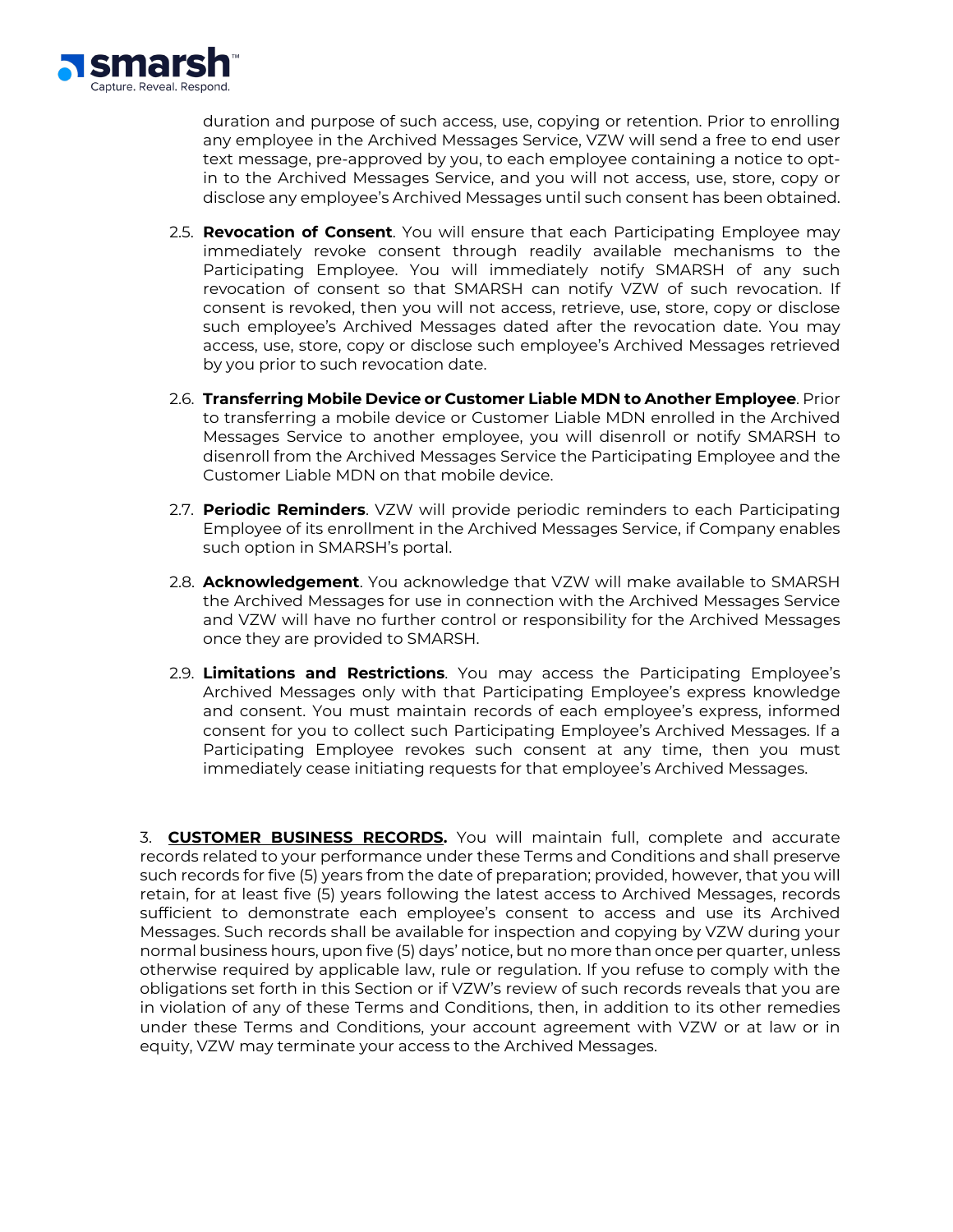

4. **COMPLIANCE WITH LAWS, POLICIES AND PRACTICES.** You will comply with all applicable laws, rules and regulations, including all applicable consumer protection, marketing, data security, export and privacy laws and Federal Trade Commission privacy initiatives. You are solely responsible for making any disclosures required by law, rule, regulation, or otherwise regarding the nature, accuracy, effectiveness, or limitations of the Archived Messages Service.

**Updated 11/24/15**